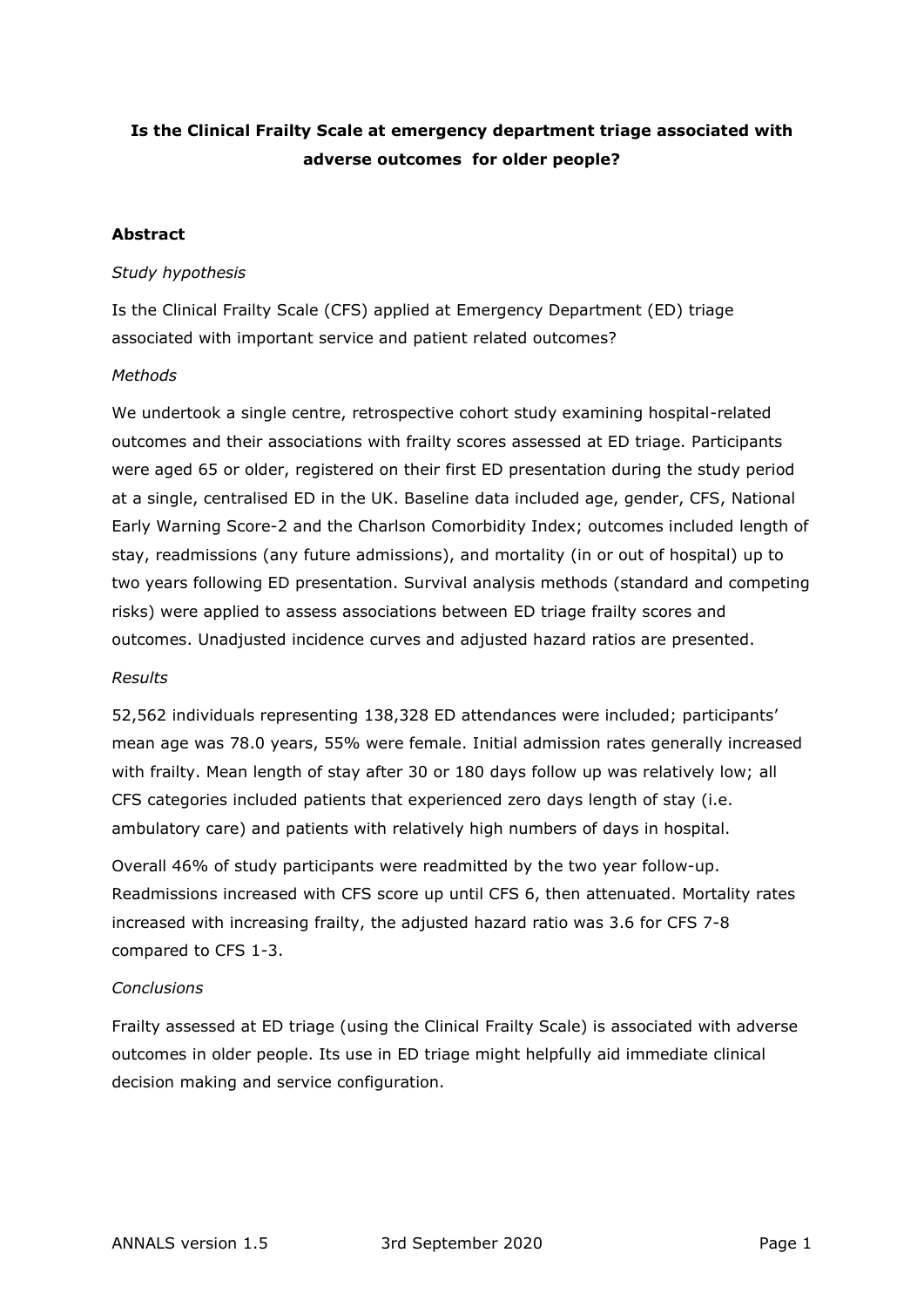## **Introduction**

## *Background*

Older people with frailty admitted to hospital are at increased risk of a range of adverse outcomes, both in hospital and in the period following discharge<sup>1</sup>. A number of studies have confirmed that the Clinical Frailty Scale (CFS) is able to identify cohorts of hospitalised older people at risk of adverse outcomes, such as increased length of stay, functional decline, institutionalisation, and mortality<sup>2-8</sup>.

## *Importance*

Despite its feasibility of use in the Emergency Department (ED) setting<sup>9</sup>, there is uncertainty about the predictive accuracy of the CFS when applied in the ED as a triage tool<sup>10</sup>. If frailty assessment is to be useful in the ED, intended users need to have confidence in its accuracy, especially if they are to use it to identify individuals who may benefit from frailty attuned interventions (e.g. Comprehensive Geriatric Assessment<sup>11</sup>, person centred care<sup>11</sup>, early discharge planning<sup>1213</sup> and advance care planning<sup>13</sup>). To our knowledge only one previous study has looked at the predictive properties of the CFS when applied at ED triage<sup>14</sup>. However, the previous study focused on short-term (30) day) outcomes and did not assess the predictive performance of the CFS for important quality indicators, such as length of stay and readmission.

## *Goal*

The aim of this study was to assess the associations of the CFS when applied at emergency department triage with important patient and service outcomes.

## **Methods**

## *Study design and setting*

We undertook a single centre, retrospective cohort study examining service outcomes and mortality captured on routine datasets.

The Leicester Royal Infirmary (LRI) is one of the largest single-site Emergency Departments in the UK. The catchment population is approximately 1.1 million people, of whom around 165,000 are 65 years or older. The ED has over 230,000 attendances a year, including around 48,000 older people.

The LRI ED has been implementing screening for frailty since 2016, initially determining which tool was most useful<sup>9</sup>, and then implementing CFS scoring using a structured programme including:

1. *Internal validation of CFS use* – clinical records were reviewed for evidence of frailty documentation, and accuracy (inter-rater reliability kappa $> 0.8^{15}$  16).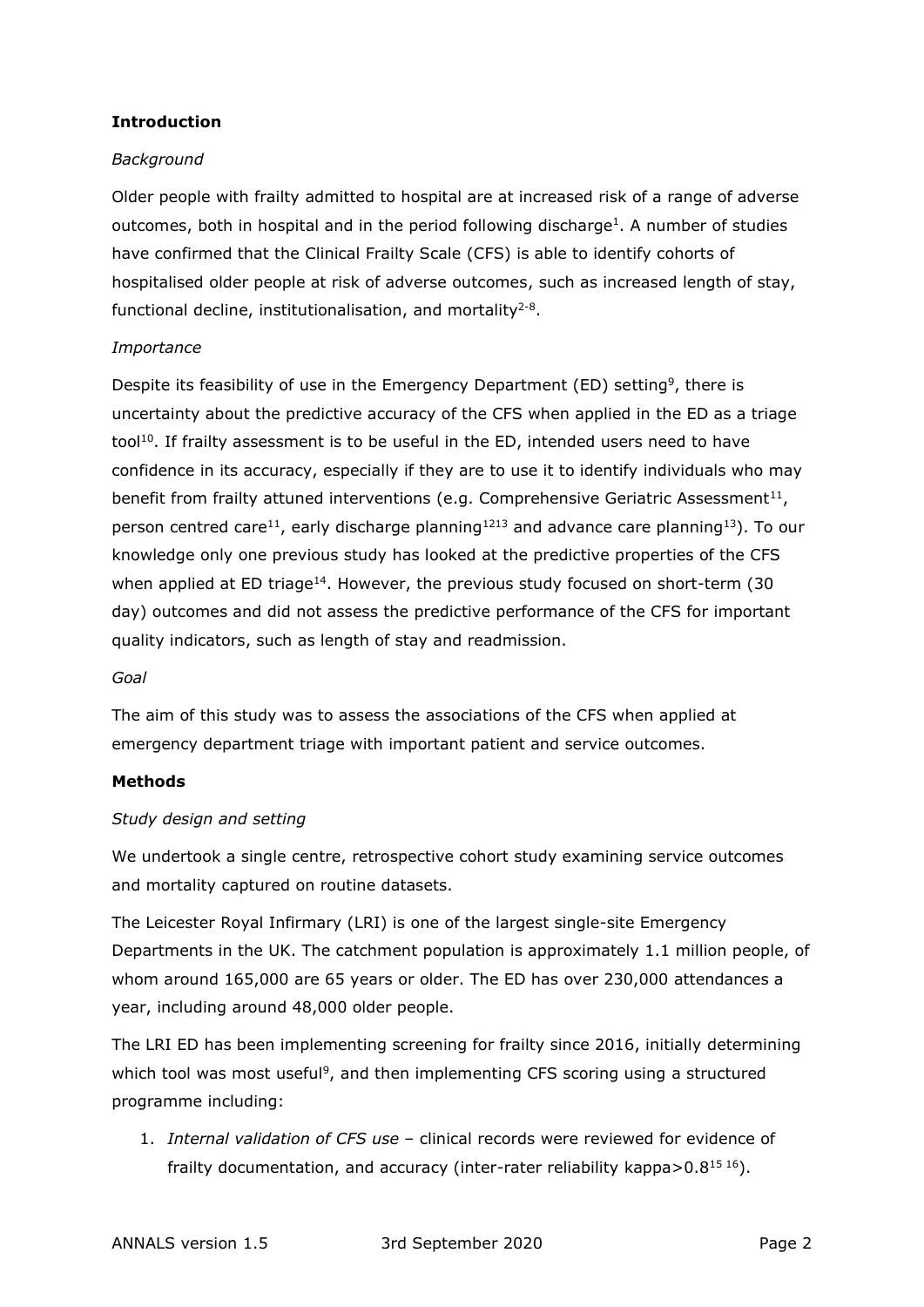- 2. *Interventions* education and training of all staff groups, individualised feedback, embedding the CFS into the Electronic Health Record (EHR - Nervecentre).
- 3. *Continuous measurement* run charts were used to assess CFS use and notes were reviewed for evidence that frailty identification was linking to elements of Comprehensive Geriatric Assessment.

## *Selection of participants*

This study examined care and outcomes for older people (65+), registered following their index ED presentation during the study period (01/10/17 to 30/09/2019).

### *Sample size*

Given the exploratory nature of this study, no prior sample size calculation was undertaken. It was known that there would be tens of thousands of eligible patients attending each year, with high readmission and mortality rates are expected in this older population, ensuring a sufficient number of events would be observed during the study follow-up.

### *Measurements*

The CFS is a 9-point scale representing different levels of frailty<sup>17</sup>. Starting at 1 (very fit), the scale progresses through increasing levels of frailty to 8 (very severely frail), and 9 (terminally ill). For the purposes of this study, we assigned the different categories into five groups:

- CFS 1-3: fit-managing well
- CFS 4-5: vulnerable/mild frailty
- CFS 6: moderate frailty
- CFS 7-8: severely to very severely frail
- CFS 9: terminally ill; life expectancy <6 months, but not otherwise evidently frail

The CFS was recorded on the Electronic Health Record (EHR) by the initial assessing clinician, typically a triage-trained staff nurse or emergency physician. We linked EHR CFS scores to Patient Administration Systems (PAS) using the hospital number (unique identifier); this allowed hospital metrics and outcomes, such as mortality, to be captured at the individual patient level.

## *Outcomes*

The baseline and outcome data related to the index ED presentation only (the individual's first emergency presentation during the two year period). Baseline data included age, gender, CFS, acuity (National Early Warning Score-2, NEWS-2<sup>18</sup>), and the Charlson Comorbidity Index  $(CCI)^{19}$ . PAS data contain a list of International Classification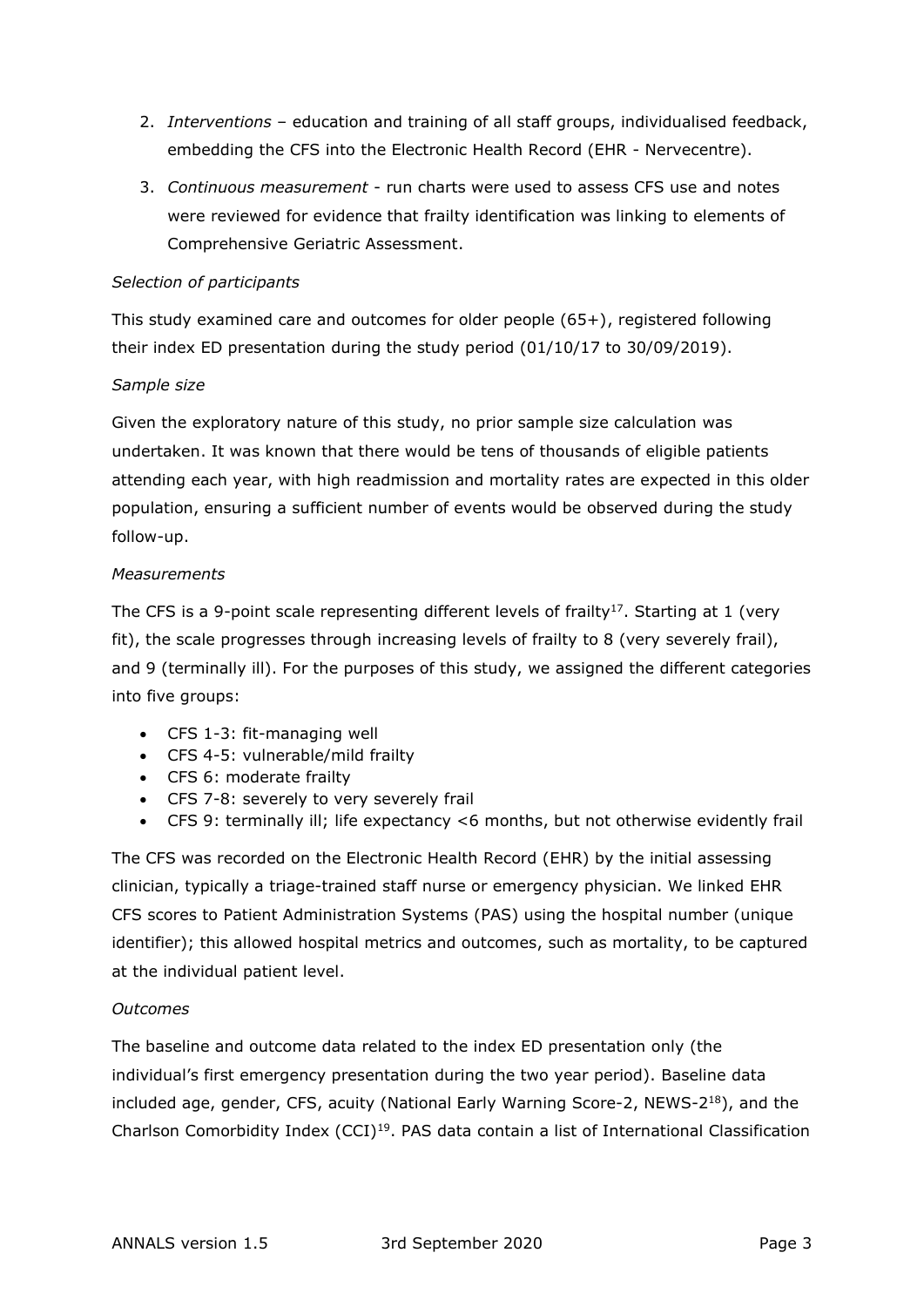of Disease version 10 (ICD-10) codes (used in this context for reimbursement), which were used to calculate the CCI for those admitted at their index ED presentation.

We tracked subsequent hospital use and outcomes for up to two years post index ED presentation; as participants entered the cohort at different time points, the follow-up period was variable. Outcomes were limited to service use, such as initial disposition, length of stay, readmission, and mortality (in or out of hospital). All participants were followed up until the study end, so no outcome data was lost.

#### *Analyses*

Baseline characteristics are reported using descriptive statistics; frequency and percent are reported for categorical variables and mean (SD), range, and median (IQR) are reported for continuous variables. The proportion and relative risk of admission are reported by CFS categories. Length of stay was calculated as the number of days between attendance and discharge, as recorded on the hospital systems. Length of stay is known to increase with frailty severity, except for individuals who have a CFS of 9, who have better access to community palliative care service (hence shorter stays)<sup>420</sup>. Instead, we estimated the cumulative time spent in hospital post initial ED attendance at 30 or 180 days, in those with at least that amount of follow-up.

Time to readmission was analysed using competing risks methods, with death as a competing event. Non-parametric cumulative incidence curves are presented to compare the unadjusted probability of readmission between CFS categories. The Fine and Gray subdistribution model<sup>21</sup> was applied to compare subdistribution hazard ratios of readmission between CFS categories, adjusted for age, gender, CCI, and NEWS-2. Mortality was analysed using standard survival analysis methods. Kaplan Meier survival plots, censored around five weeks following the end of the two-year period for recording attendances, are presented for unadjusted probability of death over time by CFS categories. Time to death was compared between CFS categories using Cox proportional hazards modelling<sup>22</sup>, adjusted for age, gender, CCI and EWS. Both the proportional hazards and proportional subdistribution hazards assumptions were tested visually using Schoenfeld residuals plotted against time and found to be satisfactory. All analyses were performed in Stata version 16.

#### *Ethics and governance*

The study was undertaken as a service evaluation, under the auspices of the University Hospitals of Leicester frailty strategy – so no ethical approval was required. Governance approvals were granted by the hospital's Clinical Audit and Service Evaluation department. All data were fully anonymised prior to transfer from the NHS to the University for analysis. No funding was received for undertaking this work.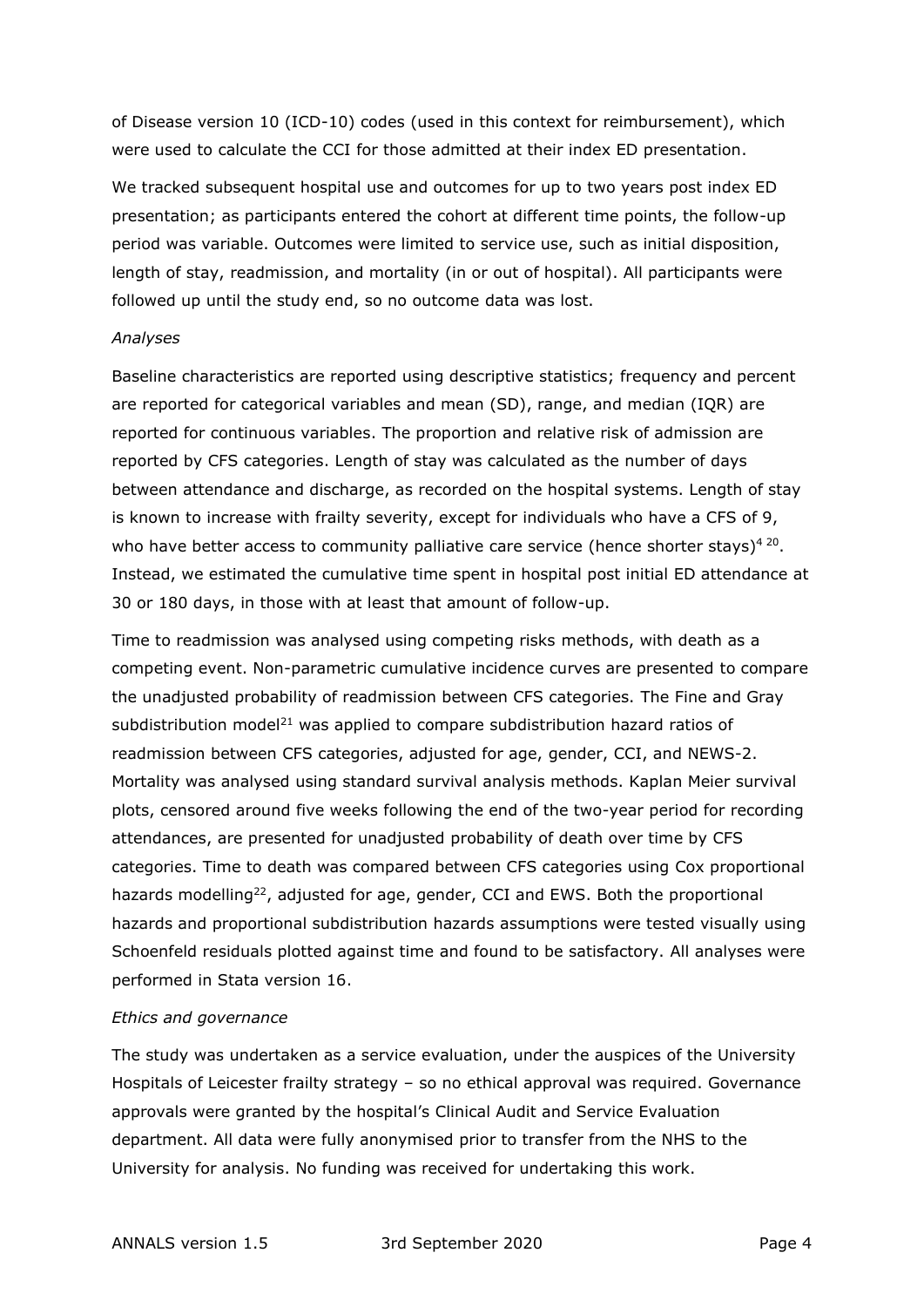## **Results**

## *Characteristics of study subjects*

We obtained data on 52,562 individuals representing 138,328 ED attendances within the study period, following the removal of 366 attendances in the data cleaning process (due to duplicate Attendance ID (193 cases), near-duplicate time of Arrival at ED (15 cases), no recorded time of Disposition (1 case), no recorded time of discharge (44 cases), or period of time in ED overlaps with that of another spell (211 cases). Baseline data at first ED presentation are summarised in Table 1. Of the patients with an ED attendance during the study period, the mean age was 78.0 (SD 8.5, range 65-107) and 55.1% (28,981) were female. Overall, 50.3% (26,454) had CFS scores recorded; the CFS category distribution was:

- CFS 1-3: 32.1% (8,479)
- CFS 4-5: 37.0% (9,783)
- CFS 6: 17.9% (4,737)
- CFS 7-8: 12.3% (3,265)
- CFS 9: 0.7% (190)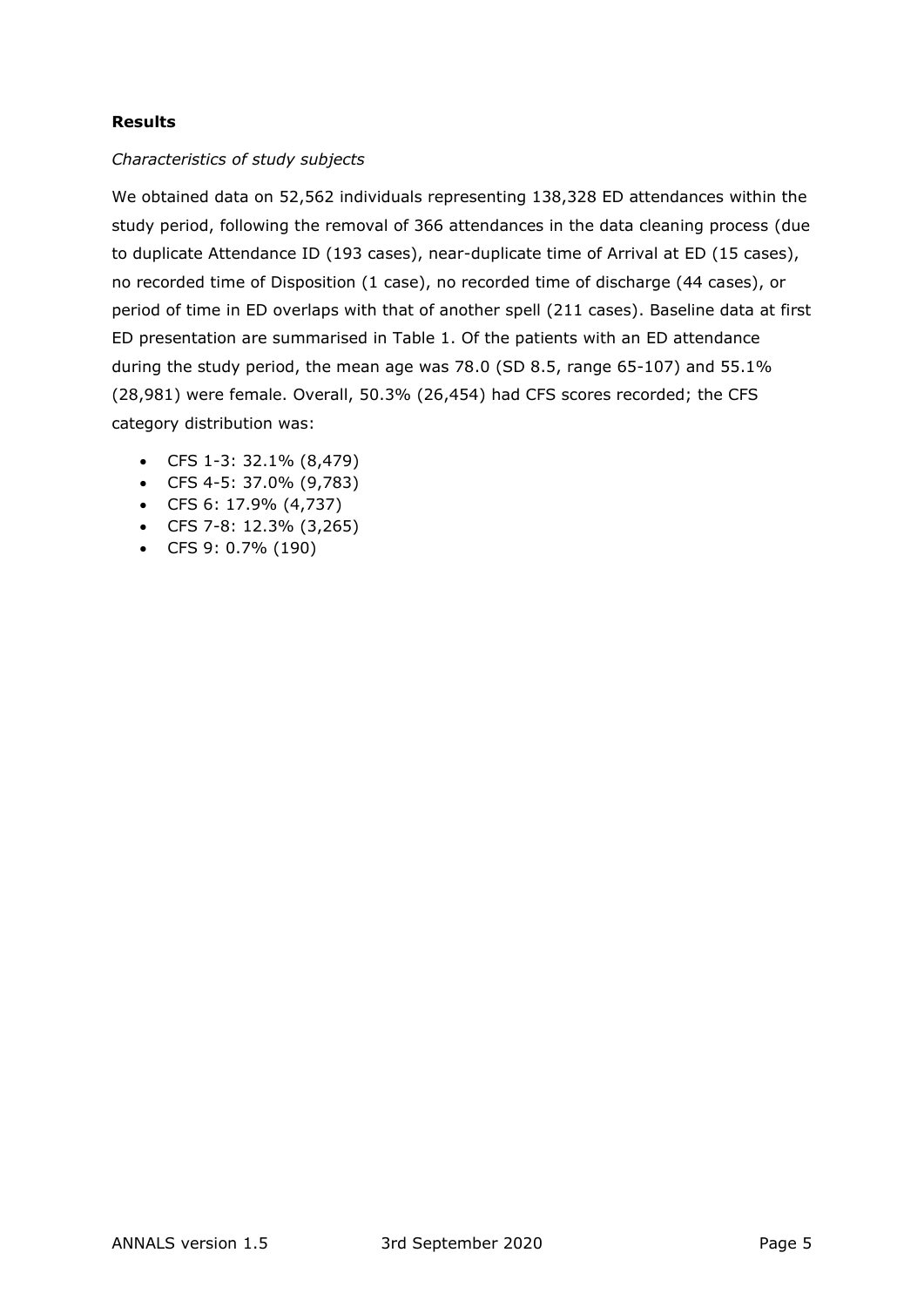# *Table 1 Baseline characteristics of patients stratified by CFS categories*

| <b>Variable</b>                                                          | <b>Study Sample</b> | <b>CFS</b> recorded     | <b>No CFS recorded</b>  | CFS $1-3$           | <b>CFS 4-5</b> | CFS <sub>6</sub> | <b>CFS 7-8</b> | CFS <sub>9</sub> |  |
|--------------------------------------------------------------------------|---------------------|-------------------------|-------------------------|---------------------|----------------|------------------|----------------|------------------|--|
|                                                                          | $(n=52,562)$        | $(n=26, 454,$<br>50.3%) | $(n=26, 108,$<br>49.7%) | $(n=8, 479,$        | $(n=9,783,$    | $(n=4,737,$      | $(n=3, 265,$   | $(n=190,$        |  |
|                                                                          |                     |                         |                         | 32.1%               | 37.0%)         | 17.9%)           | 12.3%          | 0.7%             |  |
| Age, years (missing for 234 patients)                                    |                     |                         |                         |                     |                |                  |                |                  |  |
| Mean (SD)                                                                | 78.0 (8.5)          | 80.1(8.4)               | 75.9(8.0)               | 75.4(7.2)           | 81.0(7.7)      | 84.0 (7.9)       | 84.3 (8.3)     | 80.2(8.5)        |  |
| Min, Max                                                                 | 65, 107             | 65, 107                 | 65, 106                 | 65, 101             | 65, 106        | 65, 107          | 65, 105        | 65, 101          |  |
| Median (IQR)                                                             | 78 (71, 85)         | 80 (73, 87)             | 75 (69, 82)             | 74 (70, 81)         | 81 (75, 87)    | 85 (79, 90)      | 85 (79, 91)    | 80 (73, 86)      |  |
| <b>Female gender</b>                                                     | 28981, 55.1%        | 14990, 56.7%            | 13991, 53.6%            | 4370, 51.5%         | 5545, 56.7%    | 2926, 61.8%      | 2056, 63.0%    | 93, 48.9%        |  |
| <b>CCI category</b> (calculated only when there is a hospital admission) |                     |                         |                         |                     |                |                  |                |                  |  |
| <b>Not admitted</b>                                                      | 26,121              | 9,789                   | 16,332                  | 4,514               | 3,140          | 1,183            | 896            | 56               |  |
| $\mathbf 0$                                                              | 8866, 33.5%         | 5294, 31.8%             | 3572, 36.5%             | 1917, 48.3%         | 2105, 31.7%    | 823, 23.2%       | 440, 18.6%     | 9, 6.7%          |  |
| $1$ to $2$                                                               | 11959, 45.2%        | 7766, 46.6%             | 4193, 42.9%             | 1551, 39.1%         | 3155, 47.5%    | 1782, 50.1%      | 1247, 52.6%    | 31, 23.1%        |  |
| 3 to 5                                                                   | 4299, 16.3%         | 2750, 16.5%             | 1549, 15.8%             | 326, 8.2%           | 1053, 15.9%    | 787, 22.1%       | 570, 24.1%     | 14, 10.4%        |  |
| 6 or more                                                                | 1317, 5.0%          | 855, 5.1%               | 462, 4.7%               | 171, 4.3%           | 330, 5.0%      | 162, 4.6%        | 112, 4.7%      | 80, 59.7%        |  |
| <b>Early Warning Score</b>                                               |                     |                         |                         |                     |                |                  |                |                  |  |
| % Recorded                                                               | 77.3%               | 87.7%                   | 66.8%                   | 78.7%               | 90.3%          | 93.2%            | 94.8%          | 91.6%            |  |
| Mean (SD)                                                                | 1.74(2.45)          | 1.88(2.49)              | 1.56(2.39)              | 1.29(1.95)          | 1.78(2.31)     | 2.17(2.61)       | 2.89(3.18)     | 4.52(4.26)       |  |
| Min, Max                                                                 | 0, 22               | 0, 20                   | 0, 22                   | $\overline{0}$ , 14 | 0, 17          | 0, 17            | 0, 20          | 0, 18            |  |
| <b>Median (IQR)</b>                                                      | 1(0, 3)             | 1(0, 3)                 | 1(0, 2)                 | 1(0, 2)             | 1(0, 3)        | 1(0, 3)          | 2(0, 5)        | 3(1, 7)          |  |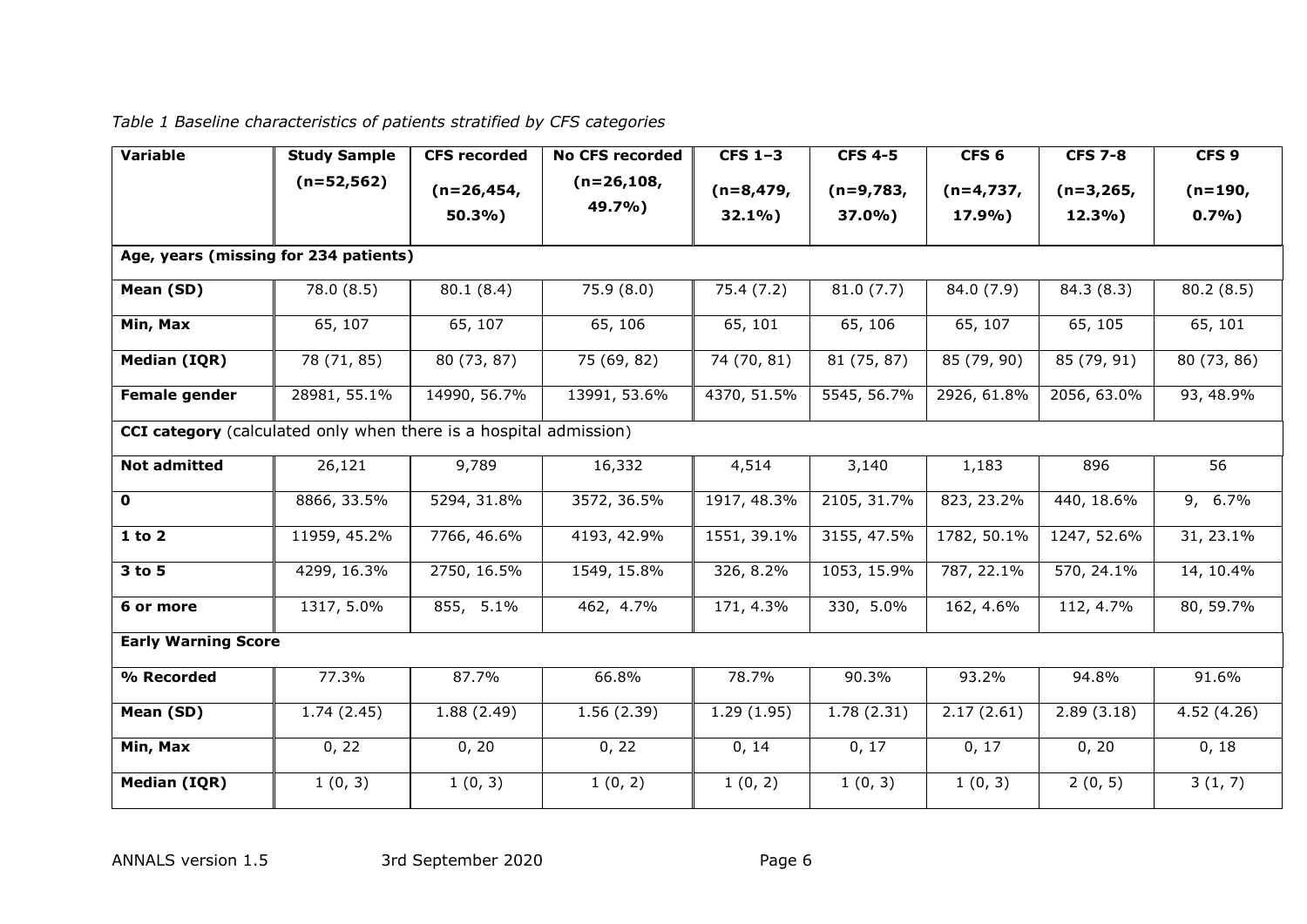## *Main results*

Average follow-up from ED attendance to either death or the end of the study recording period was a median of 380 days (IQR: 175 to 585); overall 19,479 people were readmitted at least once and 9,215 died during the two year follow-up. The proportion of participants admitted following the index ED presentation was:

- $\bullet$  CFS 1-3: 46.8%
- CFS 4-5: 67.9%
- CFS 6: 75.0%
- CFS 7-8: 72.6%
- CFS 9: 70.5%
- CFS not recorded: 37.4%

The relative risk of admission (CFS 1-3 being the reference category) was:

- CFS 4-5: 1.45 (95% CI 1.41-1.49)
- CFS 6: 1.60 (95% CI 1.56-1.65)
- CFS 7-8: 1.55 (95% CI 1.50-1.60)
- CFS 9: 1.51 (95% CI 1.37-1.66)
- CFS not recorded: 0.80 (95% CI 0.78-0.82)

Table 2 shows the cumulative number of days spent in hospital by CFS category, assessed at 30 or 180 days post index ED attendance in those who were ever admitted with at least this amount of follow-up. As expected, increasing frailty was associated with increased number of days in hospital at 30 and 180 days for those who were ever admitted although, when considering all patients, this dropped off slightly for the CFS 7- 9 categories. Some patients across all CFS categories experienced very short admissions (less than 24 hours, i.e. observational medicine). The mean or median bed days at either 30 or 180 days follow up was reassuringly low, but equally all CFS categories exhibited some extremely high numbers of days in hospital (either at 30 or 180 day censor points), although the maximum days in hospital for the CFS 7-8 was 110/180 days, and 36/180 for those with CFS 9.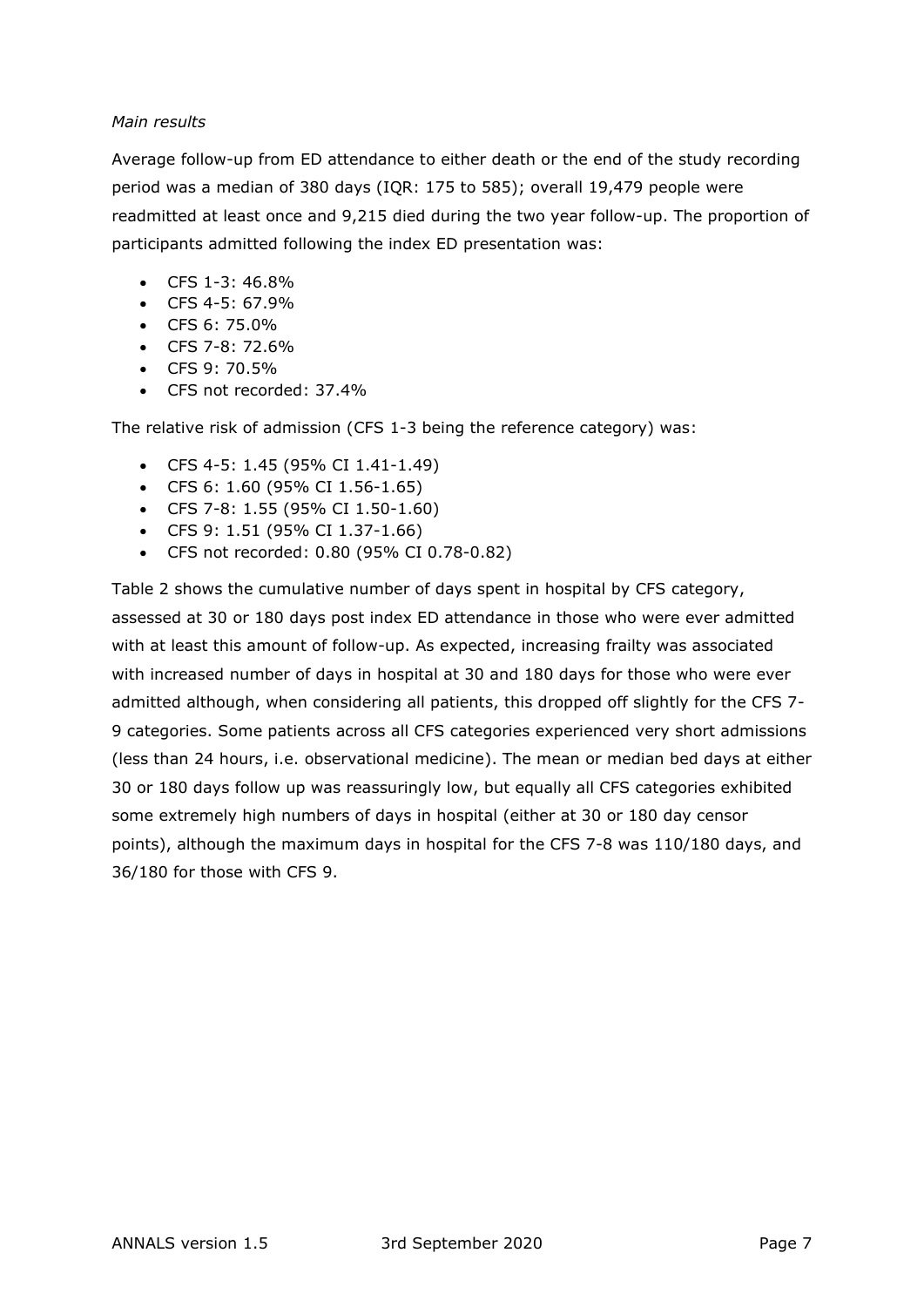*Table 2 Cumulative length of stay stratified by CFS categories*

| <b>Variable</b>                                                                                                          | <b>Study Sample</b> | <b>CFS recorded</b>                                                                              | <b>No CFS</b>                       | CFS $1-3$               | <b>CFS 4-5</b>        | CFS <sub>6</sub>      | <b>CFS 7-8</b>        | CFS <sub>9</sub>       |
|--------------------------------------------------------------------------------------------------------------------------|---------------------|--------------------------------------------------------------------------------------------------|-------------------------------------|-------------------------|-----------------------|-----------------------|-----------------------|------------------------|
|                                                                                                                          | $(n=52,562)$        | $(n=26, 454,$<br>50.3%                                                                           | recorded<br>$(n=26, 108,$<br>49.7%) | $(n=8,479,$<br>$32.1\%$ | $(n=9,783,$<br>37.0%) | $(n=4,737,$<br>17.9%) | $(n=3,265,$<br>12.3%) | $(n=190,$<br>$0.7\%$ ) |
|                                                                                                                          |                     | Proportion of patients with zero time spent in hospital, within 30 days* following ED attendance |                                     |                         |                       |                       |                       |                        |
|                                                                                                                          | 58.3%               | 48.0%                                                                                            | 68.8%                               | 60.5%                   | 41.7%                 | 38.5%                 | 46.6%                 | 73.2%                  |
| Total days spent in hospital, within 30 days* following ED attendance                                                    |                     |                                                                                                  |                                     |                         |                       |                       |                       |                        |
| Mean (SD)                                                                                                                | 8.1(8.0)            | 8.4(8.0)                                                                                         | 7.6(7.9)                            | 6.3(6.9)                | 8.3(7.9)              | 9.9(8.5)              | 10.3(8.7)             | 10.4(8.2)              |
| Min, Max $$^{\$}$                                                                                                        | 0.0, 30.0           | 0.1, 30.0                                                                                        | 0.0, 30.0                           | 0.1, 30.0               | 0.1, 30.0             | 0.1, 30.0             | 0.1, 30.0             | 1.0, 30.0              |
| Median (IQR)                                                                                                             | 5.4(2.0, 11.4)      | 5.7(2.2, 12.0)                                                                                   | 5.0(2.0, 10.5)                      | 4.0(1.5, 8.0)           | 5.7(2.2, 11.7)        | 7.4(3.2, 14.0)        | 7.8(3.0, 15.3)        | 9.0(3.3,<br>12.5)      |
| Proportion of patients with zero time spent in hospital, within 180 days** following ED attendance                       |                     |                                                                                                  |                                     |                         |                       |                       |                       |                        |
|                                                                                                                          | 53.9%               | 43.9%                                                                                            | 64.1%                               | 57.2%                   | 36.8%                 | 34.1%                 | 43.0%                 | 71.6%                  |
| Total days spent in hospital, within 180 days** following ED attendance, for those who spent any time during that period |                     |                                                                                                  |                                     |                         |                       |                       |                       |                        |
| Mean (SD)                                                                                                                | 12.2(15.1)          | 12.7(15.1)                                                                                       | 11.4(14.9)                          | 9.1(14.0)               | 12.6(14.6)            | 15.2(16.6)            | 14.8(15.1)            | 11.6(9.3)              |
| Min, Max $$^{\$}$                                                                                                        | 0.1, 180            | 0.1, 180                                                                                         | 0.1, 179.9                          | 0.1, 180.0              | 0.1, 172.0            | 0.1, 175.5            | 0.1, 109.7            | 1.0, 36.4              |
| Median (IQR)                                                                                                             | 7.0(2.6, 16.0)      | 7.5(3.0, 17.0)                                                                                   | $6.2$ (2.0, 14.4)                   | 4.6(2.0, 10.5)          | 7.8(3.0, 17.0)        | 10.0(4.3, 21.0)       | 10.0(4.0, 20.5)       | 10.6(4.0,<br>14.0)     |

\*All patients in this analysis were followed up for at least 30 days

\*\*These results exclude the 8759 patients followed up for less than 180 days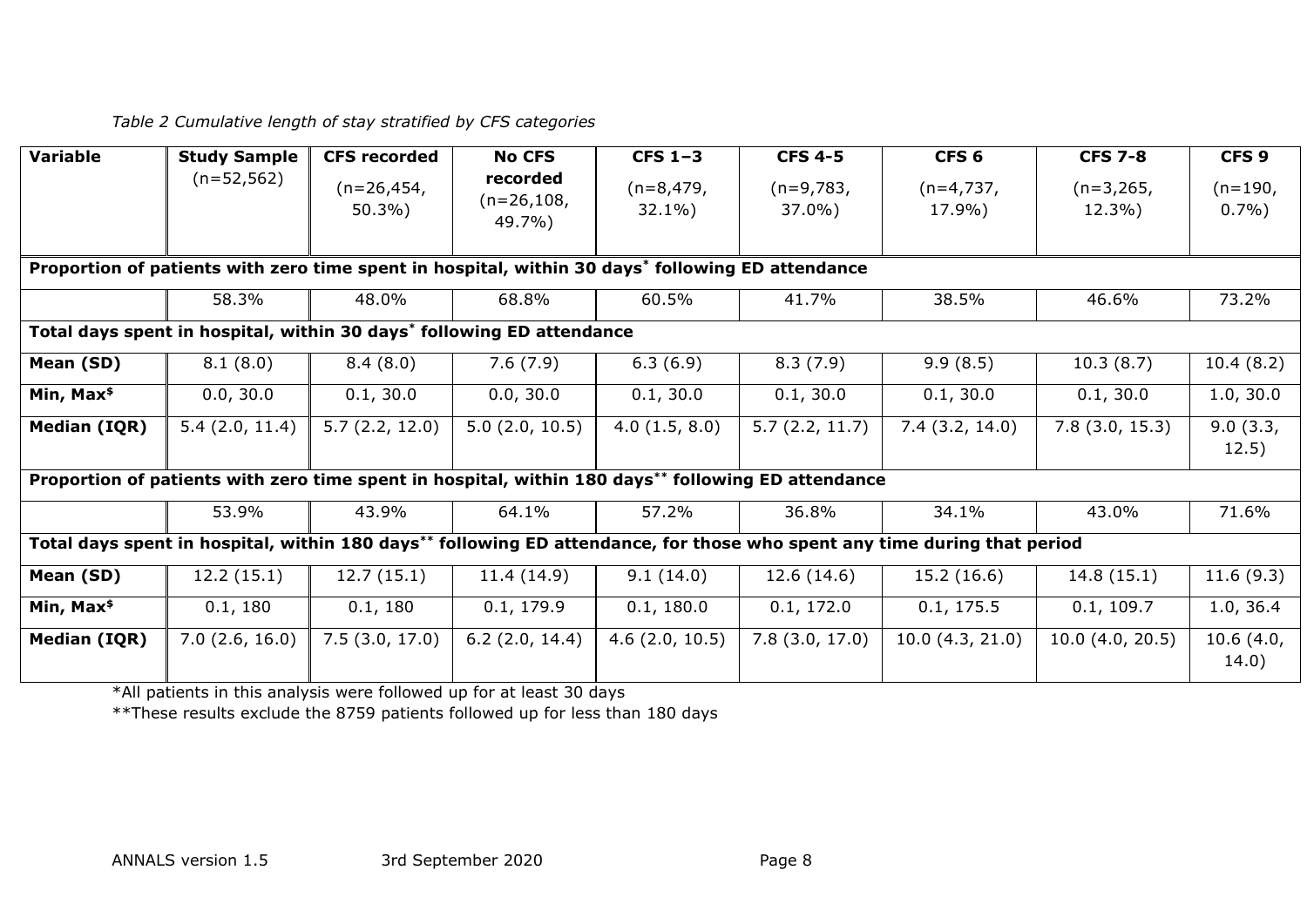The probability of readmission by two years was 46%; the rates increased with increasing frailty (Figure 1 and Table 3). Readmission rates increased with increasing frailty up to CFS 6 (moderate frailty), but then decreased, with the lowest rate of all being for CFS 9.





Overall mortality was 24% at two years, but mortality increased through the CFS categories (Figure 2). Interestingly, the mortality for those with missing CFS scores was similar to those with CFS 1-3 scores.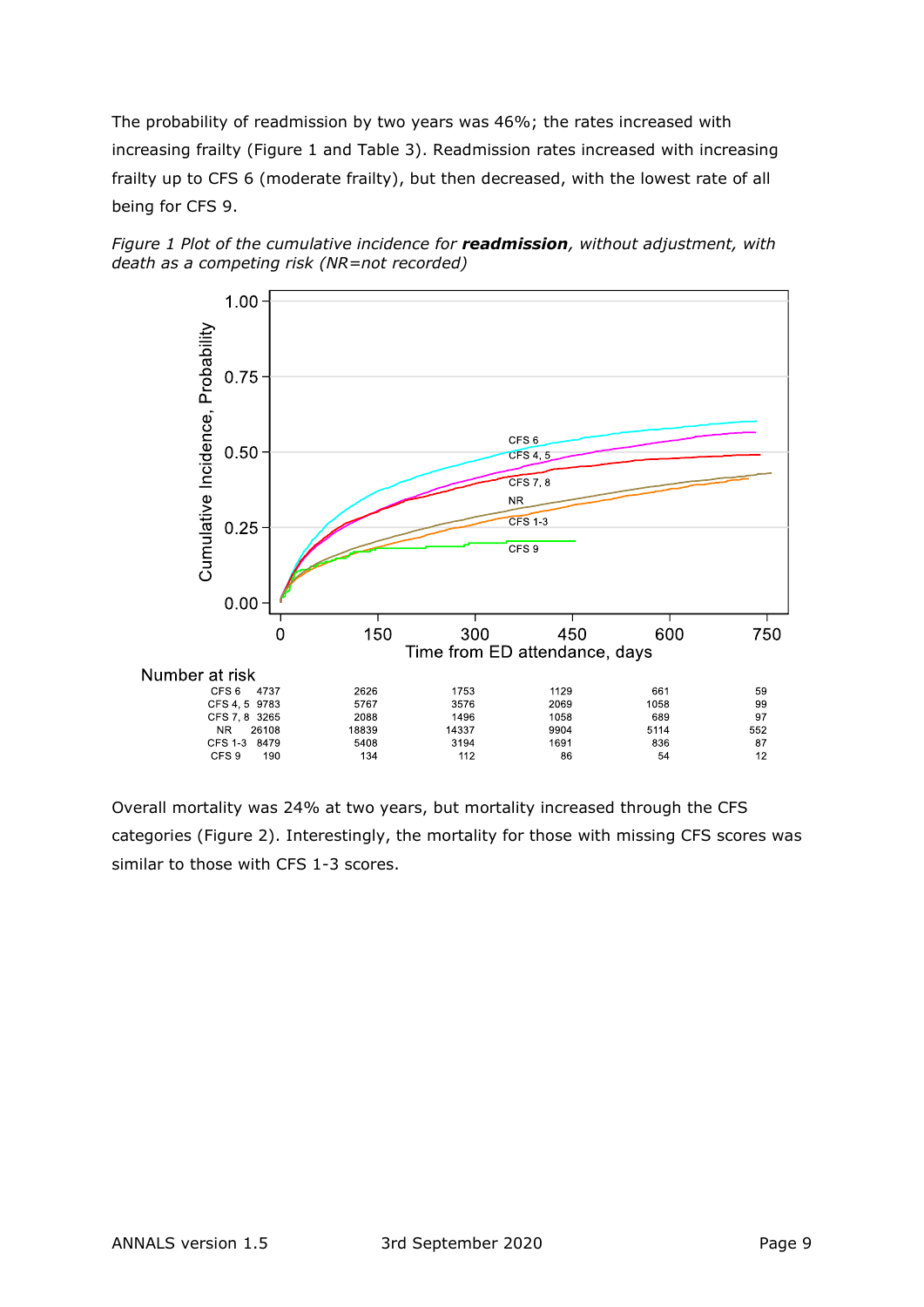*Table 3 Fine and Gray regression comparison of time from arrival at ED to readmission, with death as a competing risk, by CFS category, adjusted for age, gender, CCI category, and NEWS-2.*

| <b>Variable</b>   |                | n     | sHR* | 95% CI       |
|-------------------|----------------|-------|------|--------------|
| CFS category      | $1$ to $3$     | 8479  | Ref  |              |
|                   | 4 or 5         | 9783  | 1.43 | 1.35 to 1.50 |
|                   | 6              | 4737  | 1.56 | 1.47 to 1.66 |
|                   | 7 or 8         | 3265  | 1.20 | 1.12 to 1.29 |
|                   | 9              | 190   | 0.50 | 0.36 to 0.70 |
|                   | Not recorded   | 26108 | 1.21 | 1.16 to 1.27 |
| Age, per 10 years |                |       | 1.13 | 1.11 to 1.15 |
| Gender            | Male           | 23581 | Ref  |              |
|                   | Female         | 28981 | 0.85 | 0.83 to 0.88 |
| CCI category      | $\overline{0}$ | 8866  | Ref  |              |
|                   | $1$ or $2$     | 11959 | 1.13 | 1.08 to 1.18 |
|                   | 3 to 5         | 4299  | 1.12 | 1.06 to 1.18 |
|                   | 6 or more      | 1317  | 0.96 | 0.87 to 1.06 |
|                   | Not admitted   | 26121 | 0.72 | 0.69 to0.75  |
| <b>EWS</b>        | $= 4$          | 36893 | Ref  |              |
|                   | > 5            | 3735  | 0.81 | 0.77 to 0.86 |
|                   | Not recorded   | 11934 | 0.69 | 0.63 to 0.72 |

\*sHR=Subdistribution hazard ratio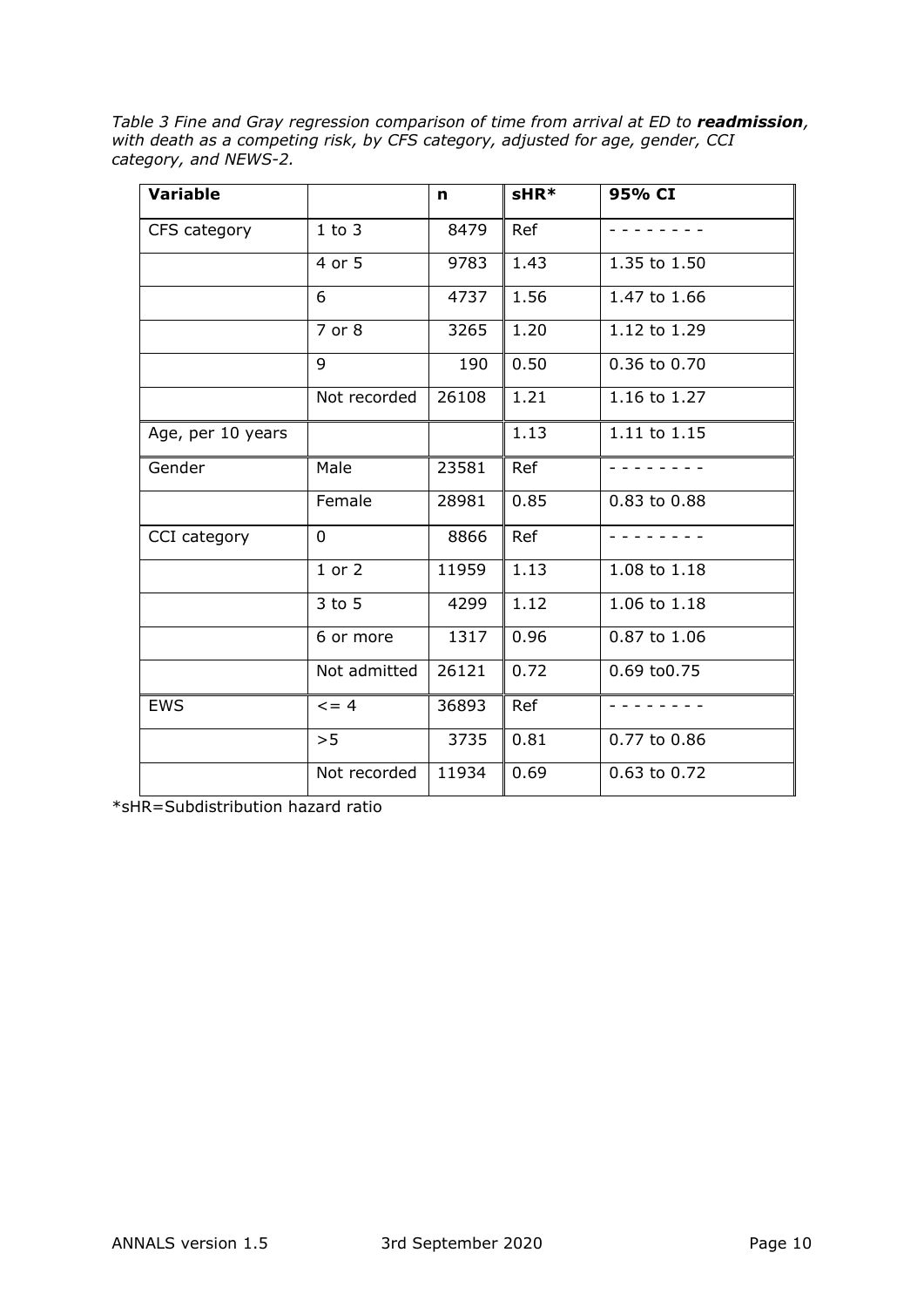

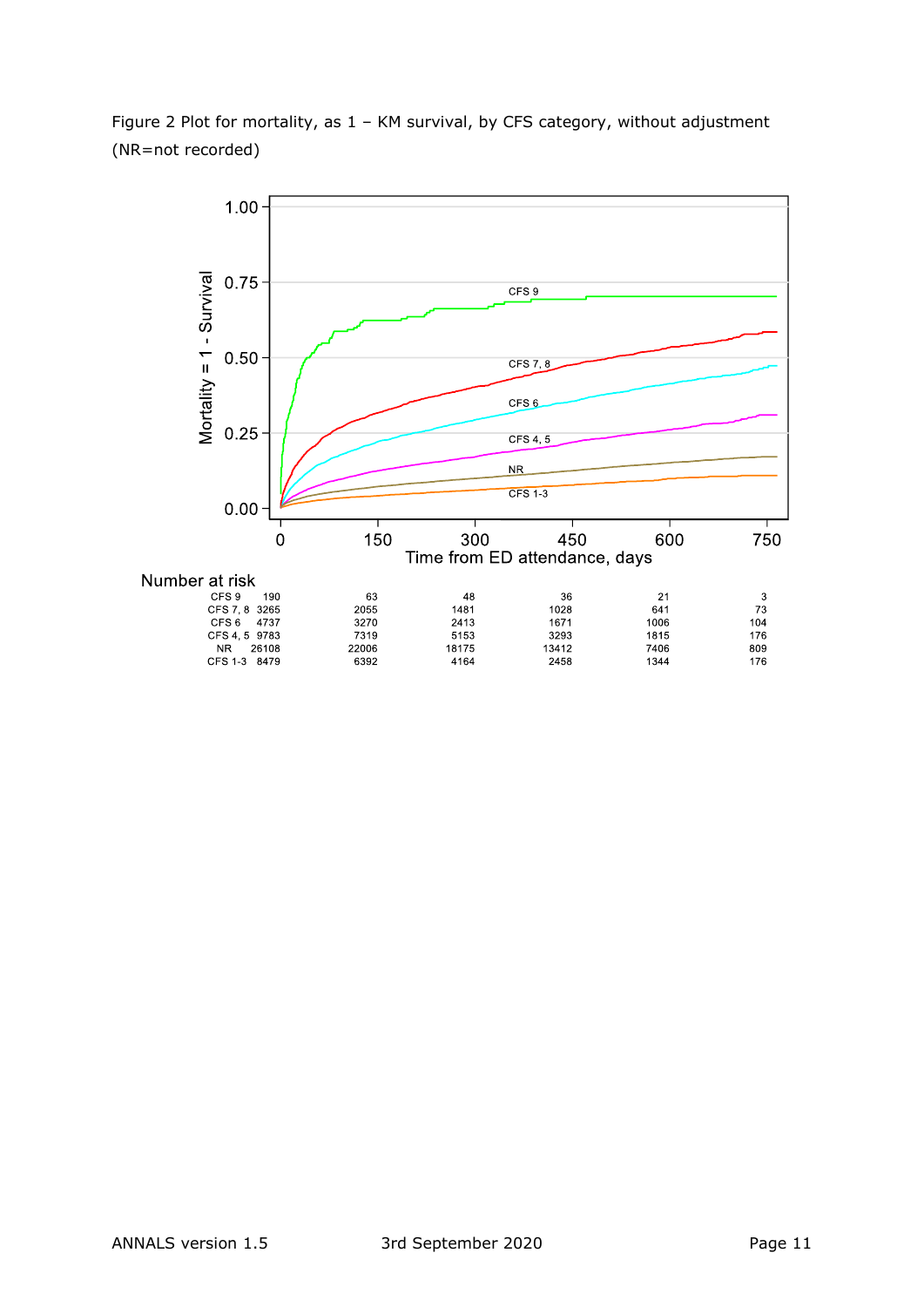*Table 4 Cox proportional hazards regression comparison of time from arrival at ED to death, by CFS category, adjusted for age, gender, CCI and EWS.* 

| <b>Variable</b>      |              | n     | <b>HR</b> | 95% CI            |
|----------------------|--------------|-------|-----------|-------------------|
| CFS category         | $1$ to $3$   | 8479  | Ref       |                   |
|                      | 4 or 5       | 9783  | 1.71      | 1.55 to 1.88      |
|                      | 6            | 4737  | 2.44      | 2.21 to 2.69      |
|                      | 7 or 8       | 3265  | 3.65      | 3.30 to 4.03      |
|                      | 9            | 190   | 5.60      | 4.59 to 6.82      |
|                      | Not recorded | 26108 | 1.77      | 1.62 to 1.94      |
| Age, per 10<br>years |              |       | 1.66      | 1.62 to 1.71      |
| Gender               | Male         | 23581 | Ref       |                   |
|                      | Female       | 28981 | 0.72      | 0.69 to 0.75      |
| CCI category         | 0            | 8866  | Ref       |                   |
|                      | $1$ or $2$   | 11959 | 1.85      | 1.73 to 1.97      |
|                      | $3$ to $5$   | 4299  | 2.87      | 2.67 to 3.08      |
|                      | 6 or more    | 1317  | 9.19      | 8.44 to<br>10.029 |
|                      | Not admitted | 26121 | 0.46      | 0.42 to 0.49      |
| <b>EWS</b>           | $\leq$ = 4   | 36893 | Ref       |                   |
|                      | >5           | 3735  | 1.80      | 1.71 to 1.90      |
|                      | Not recorded | 11934 | 0.81      | 0.75 to 0.88      |

## *Limitations*

The strengths of this description of outcomes for older people in emergency care settings include the large sample size, the inclusion of proximal and more distal patient harms, as well as service outcomes. We only captured acute hospital length of stay which does not reflect the entire patient journey, which could have included time in rehabilitation or other similar facilities. Our hospital records do not reliably capture new institutionalisation. We cannot exclude selection bias as an explanation for the changes observed; it is plausible that community service developments may have changed the nature of ED attendances over time. A disadvantage of routinely collected data is that it is dependent upon routine clinical practice<sup>23</sup>; in this case, not all patients were assessed for frailty using the CFS (despite several years of implementation). CFS completion was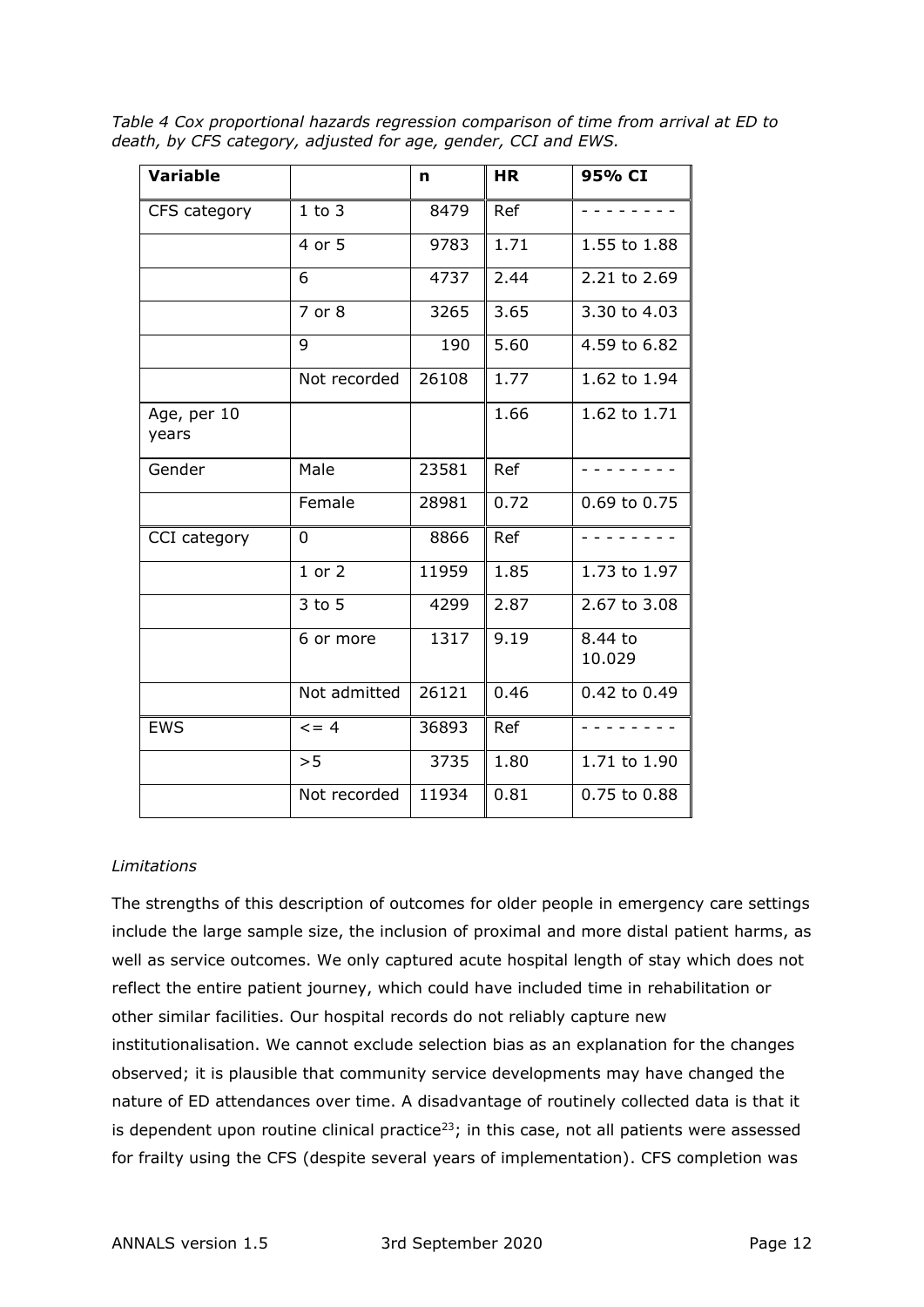not mandatory; many people for whom CFS was not recorded would have had short ED attendances in the 'minor injuries' area where the triage process is often condensed. Whilst there were high amounts of missing CFS scores, it is noteworthy that outcomes for this cohort were similar to those with lowest frailty levels; whether this reflects the assessors' assumptions about robustness vs. frailty is unclear. Charlson scores were only available for those patients who were admitted to hospital; we cannot be sure, but suspect that individuals discharged were at lower risk of adverse outcomes. Perhaps the main weakness of this work is that it has not captured direct patient outcomes such as function, satisfaction or quality of life; we are not aware of robust measures that are in place in routine data to enable such data to be collected out with a research trial.

#### **Discussion**

To our knowledge, this is the largest study of the Clinical Frailty Scale applied in emergency department triage, to identify the risk of adverse outcomes in older people. The CFS applied at a single point in time, even when adjusted for prognostically important covariates, was a strongly associated with the risk of increased hospital use and death. Cumulative days in hospital following the index ED attendance (over 30 or 180 days) generally increased with increasing CFS scores, whether this reflect service configuration, such as community support, is not possible to tell from this analysis.

Readmission rates increased with increasing frailty up to CFS 6 (moderate frailty), but then declined for higher CFS scores. This relationship was also observed for CCI category and EWS. It is important to note that those with higher frailty and comorbidity scores are much more at risk of mortality (as shown in table 4) and thus the observed relationship is likely to be due to these participants dying before having the chance to be readmitted. Competing risks analyses allow us to disentangle these relationships, and are essential for evaluating outcomes other than death in frail, older populations.

Our findings are consistent with the widely reported literature on frailty being associated with adverse outcomes in older people<sup>2-8</sup>, as well as UK hospitalisation rates<sup>24 25</sup>. Importantly, the harms seen in this study are remarkably similar to those reported by Wallis *et al<sup>4</sup>*. Nevertheless, given different system configurations across the world, it would be important for sites to ascertain the outcomes from emergency triage CFS in their own settings.

Emergency clinicians might find the CFS scores in triage useful, helping gauge what the likely post-ED outcomes might be for cohorts of people with different levels of frailty. It might prompt consideration of more aggressive intervention in the very old but robust (assuming such intervention is valued by the patients themselves) or more palliative approaches in those with severe frailty, noting that no tool in isolation should be used to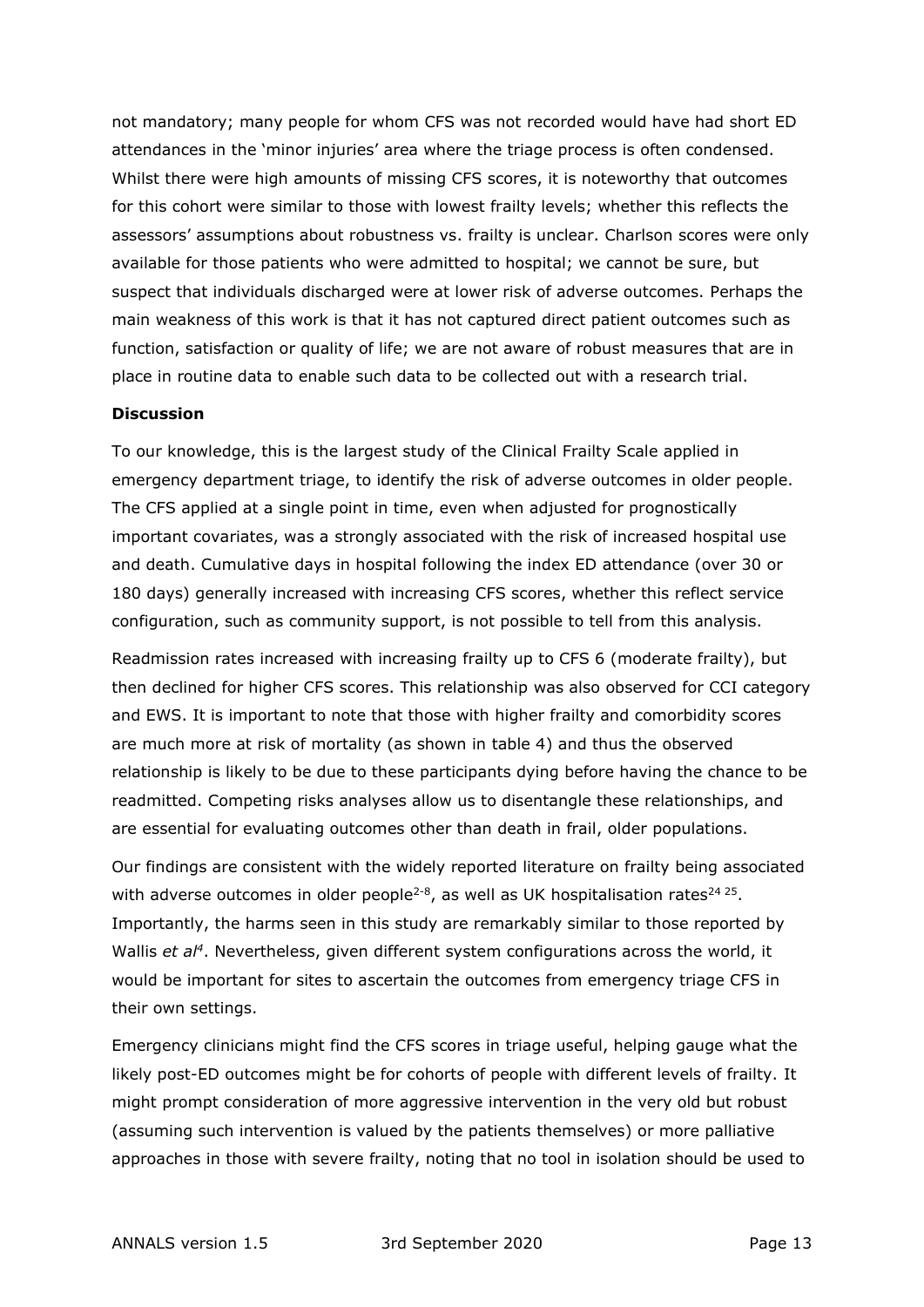*direct* clinical decision making. Frailty is an important predictor for geriatric syndromes such as delirium<sup>26</sup>, so increased frailty might prompt emergency clinicians to more actively seek out cognitive impairment in frail older people, and initiate evidence based interventions<sup>27</sup>. Knowing frailty status prior to the acute illness or recent decline also helps to guide realistic goal setting and shared decision-making. When the decision is to admit, higher levels of frailty ('measured complexity') can help channel the admission to inpatient areas where frailty attuned care is available (such as Comprehensive Geriatric Assessment (CGA)<sup>11</sup>). Inpatient CGA makes older patients more likely to be alive and in their own homes at follow-up<sup>11</sup>, and may also lead to higher levels of patient satisfaction<sup>28</sup>.

Frailty and acute illness severity have been shown to be important and synergistic predictors of mortality when combined<sup>3</sup>, but further testing of this concept is important if it is to influence policy decisions about which early warning systems should be in place. This is important given the concerns about the utility of physiological scores in older people<sup>29 30</sup>. Further work could examine the link between frailty at presentation, ED processes and hospital acquired harms, with a view to early activation of preventative strategies for those at the highest risk. Comparing and contrasting outcomes obtained with manual scores (with up to 50% of patients being missed) and more systematised tools such as the Hospital Frailty Risk Score<sup>31</sup> might be informative.

Finally, this was a single centre, hypothesis generating study, so validation in other settings would be useful.

In summary, frailty assessed at emergency department triage (using the Clinical Frailty Scale) is a potentially important predictor of adverse outcomes. A free to use CFS app is now available (https://apps.apple.com/gb/app/clinical-frailty-scale-cfs/id1508556286). Its use in ED triage might usefully influence immediate clinical decision making and service configuration.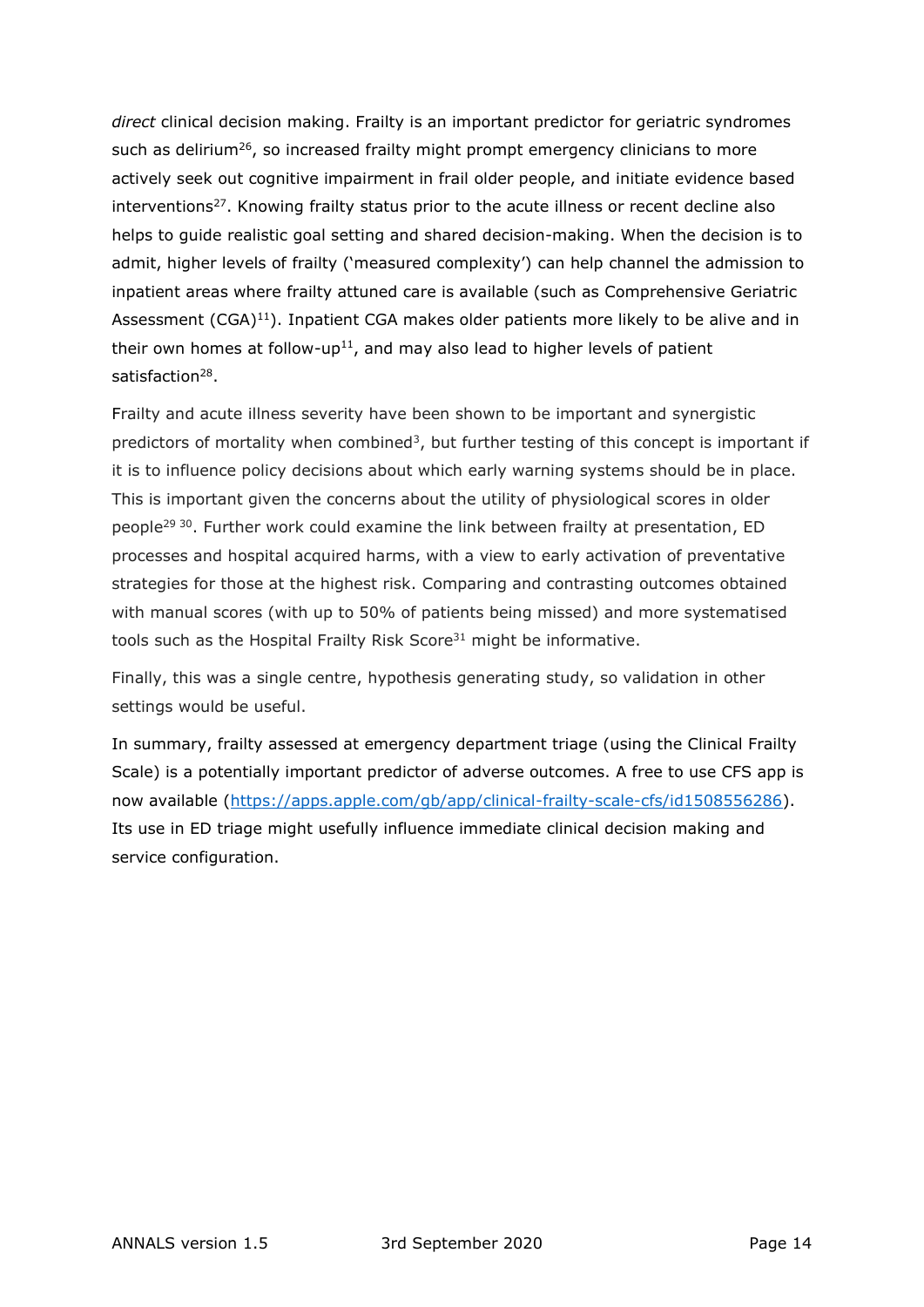## **References**

- 1. Edmans J, Bradshaw L, Gladman JRF, et al. The Identification of Seniors at Risk (ISAR) score to predict clinical outcomes and health service costs in older people discharged from UK acute medical units. *Age and Ageing* 2013;42:747-53. doi: 10.1093/ageing/aft054
- 2. Cardona M, Lewis ET, Kristensen MR, et al. Predictive validity of the CriSTAL tool for short-term mortality in older people presenting at Emergency Departments: a prospective study. *Eur Geriatr Med* 2018;9(6):891-901. doi: 10.1007/s41999- 018-0123-6 [published Online First: 2018/12/24]
- 3. Romero-Ortuno R, Wallis S, Biram R, et al. Clinical frailty adds to acute illness severity in predicting mortality in hospitalized older adults: An observational study. *Eur J Intern Med* 2016;35:24-34. doi: 10.1016/j.ejim.2016.08.033 [published Online First: 2016/09/07]
- 4. Wallis SJ, Wall J, Biram RW, et al. Association of the clinical frailty scale with hospital outcomes. *QJM* 2015;108(12):943-9. doi: 10.1093/qjmed/hcv066 [published Online First: 2015/03/18]
- 5. Basic D, Shanley C. Frailty in an older inpatient population: using the clinical frailty scale to predict patient outcomes. *Journal of Aging and Health* 2015;27:670-85. doi: 10.1177/0898264314558202
- 6. Provencher V, Sirois M-J, Ouellet M-C, et al. Decline in Activities of Daily Living After a Visit to a Canadian Emergency Department for Minor Injuries in Independent Older Adults: Are Frail Older Adults with Cognitive Impairment at Greater Risk? *Journal of the American Geriatrics Society* 2015;63(5):860-68. doi: 10.1111/jgs.13389
- 7. Hubbard RE, Peel NM, Samanta M, et al. Frailty status at admission to hospital predicts multiple adverse outcomes. *Age and Ageing* 2017:1-6. doi: 10.1093/ageing/afx081
- 8. Kahlon S, Pederson J, Majumdar SR, et al. Association between frailty and 30-day outcomes after discharge from hospital. *CMAJ: Canadian Medical Association journal = journal de l'Association medicale canadienne* 2015;187:799-804. doi: 10.1503/cmaj.150100
- 9. Elliott A, Phelps K, Regen E, et al. Identifying frailty in the Emergency Department feasibility study. *Age and Ageing* 2017;46(5):840-45. doi: 10.1093/ageing/afx089
- 10. Carpenter CR, Shelton E, Fowler S, et al. Risk factors and screening instruments to predict adverse outcomes for undifferentiated older emergency department patients: a systematic review and meta-analysis. *Acad Emerg Med* 2015;22(1):1- 21. doi: 10.1111/acem.12569 [published Online First: 2015/01/08]
- 11. Ellis G, Gardner M, Tsiachristas A, et al. Comprehensive geriatric assessment for older adults admitted to hospital. *Cochrane Database of Systematic Reviews* 2017(9):CD006211. doi: 10.1002/14651858.CD006211.pub3.
- 12. Shepperd S, Lannin N, Clemson L, et al. Discharge planning from hospital to home. *Cochrane Database Syst Rev* 2013; 1.
- 13. Weathers E, O'Caoimh R, Cornally N, et al. Advance care planning: A systematic review of randomised controlled trials conducted with older adults. *Maturitas* 2016;91:101-9. doi: 10.1016/j.maturitas.2016.06.016 [published Online First: 2016/07/28]
- 14. Kaeppeli T, Rueegg M, Dreher-Hummel T, et al. Validation of the Clinical Frailty Scale for Prediction of Thirty-Day Mortality in the Emergency Department. *Annals of Emergency Medicine* doi: 10.1016/j.annemergmed.2020.03.028
- 15. Mitchell A, Tahir Q-U-A, Banerjee J. 032 Clinical frailty score as a decision-making tool in the emergency department – a step towards better outcomes for older patients. *Emergency Medicine Journal* 2019;36(12):794-96. doi: 10.1136/emermed-2019-RCEM.32